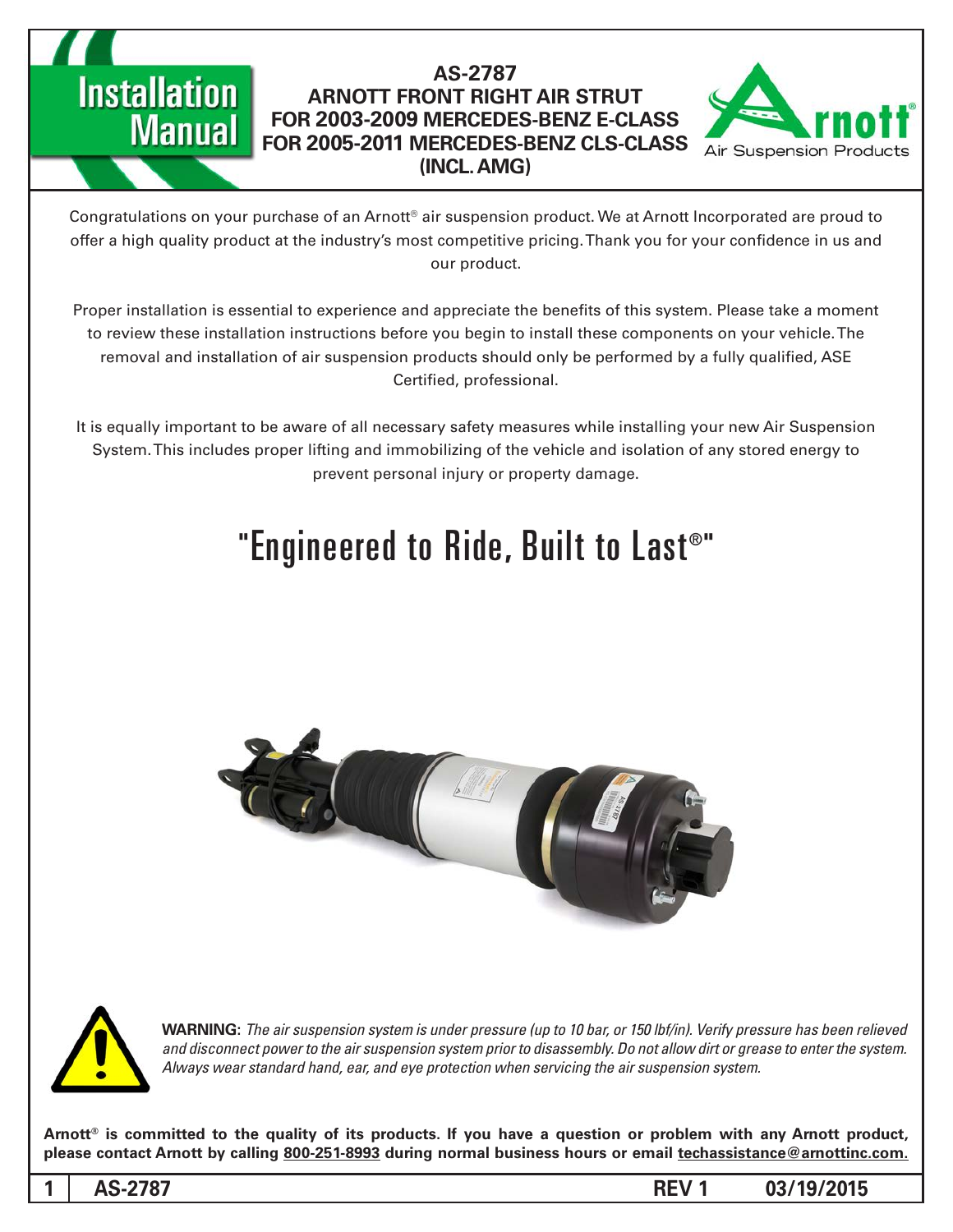## **AS-2787 ARNOTT FRONT RIGHT AIR STRUT FOR 2003-2009 MERCEDES-BENZ E-CLASS FOR 2005-2011 MERCEDES-BENZ CLS-CLASS (INCL, AMG)**



## **GENERAL INFORMATION:**

**Installation** 

**Manual** 

Reading this manual signifies your agreement to the terms of the general release, waiver of liability, and hold harmless agreement, the full text of which is available at www.arnottinc.com.

- Not to be stored below  $5^{\circ}$ F (-15 $^{\circ}$ C) or above 122 $^{\circ}$ F (50 $^{\circ}$ C).
- Avoid damage to air lines and cables.
- Removal and installation is only to be performed by fully qualified personnel.
- Use car manufacturer's diagnostic software.

**CAUTION:** Damage to the vehicle and air suspension system can be incurred if work is carried out in a manner other than specified *in the instructions or in a different sequence.* 



 *to how on manual s'owner your consult components electric with working while circuits short of possibility the avoid To* disconnect your battery.



*Consult your vehicle owner's manual, service manual, or car dealer for the correct jacking points on your vehicle and for* additional care, safety and maintenance instructions. Under no circumstances should any work be completed underneath the vehicle if it is not adequately supported, as serious injuries and death can occur.

### **AIR STRUT REMOVAL**

- 1. Set steering to straight ahead.
- 2. Raise the vehicle.
- 3. Remove front wheel. (FIGURES A, B)



FIGURE A FIGURE B

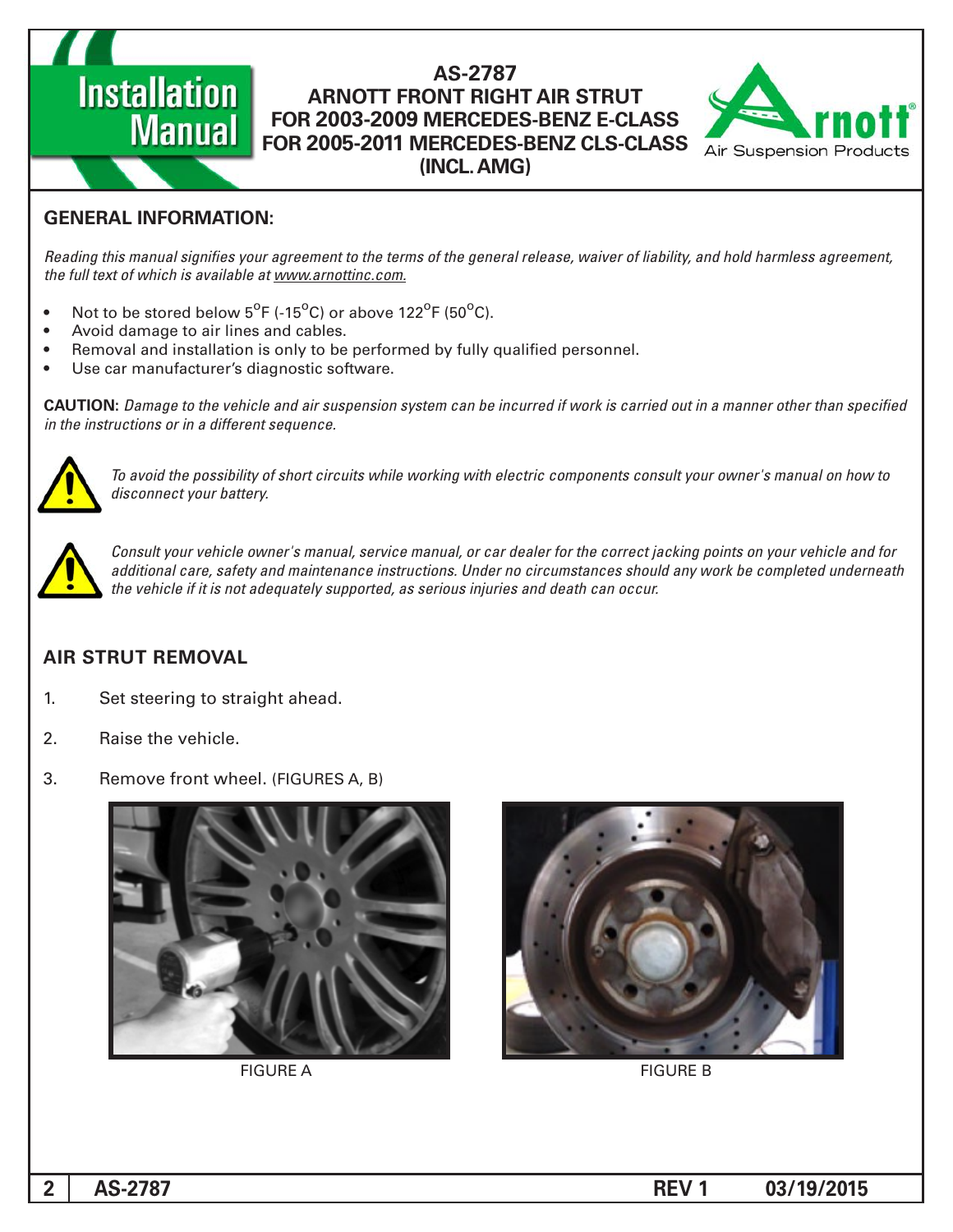#### **Installation**<br>**Manual** AS-2787 **ARNOTT FRONT RIGHT AIR STRUT** FOR 2003-2009 MERCEDES-BENZ E-CLASS FOR 2005-2011 MERCEDES-BENZ CLS-CLASS **(INCL. AMG)**



4. Locate and remove upper control arm ball joint nut. (FIGURES C, D)



FIGURE C FIGURE D



5. Separate ball joint from spindle assembly. (FIGURE E)



**FIGURE E** 

6. Remove sensor lines from brackets. (FIGURE F)



**FIGURE F** 

**3**

**13.2787 13.2787 13.2787 13.2787 13.2787 13.2787**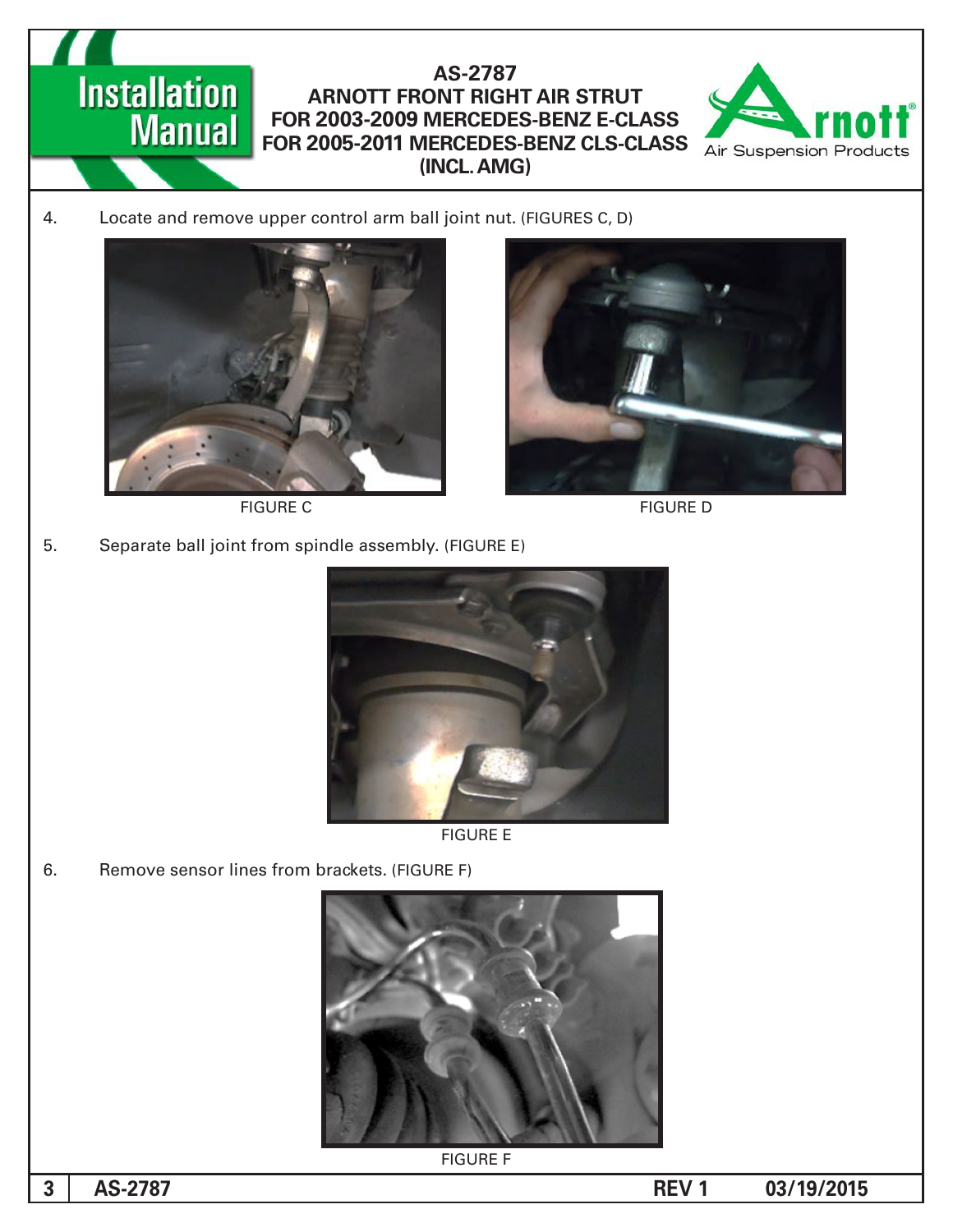# AS-2787 **ARNOTT FRONT RIGHT AIR STRUT** FOR 2003-2009 MERCEDES-BENZ E-CLASS FOR 2005-2011 MERCEDES-BENZ CLS-CLASS **(INCL. AMG)**



7. Remove inner fender well screws. (FIGURES G, H)

**Installation** 

**Manual** 



FIGURE G FIGURE H

8. Locate and disconnect electrical plug. (FIGURE I)







9. Loosen lower shock mounting bolt. (FIGURE J)



**FIGURE J**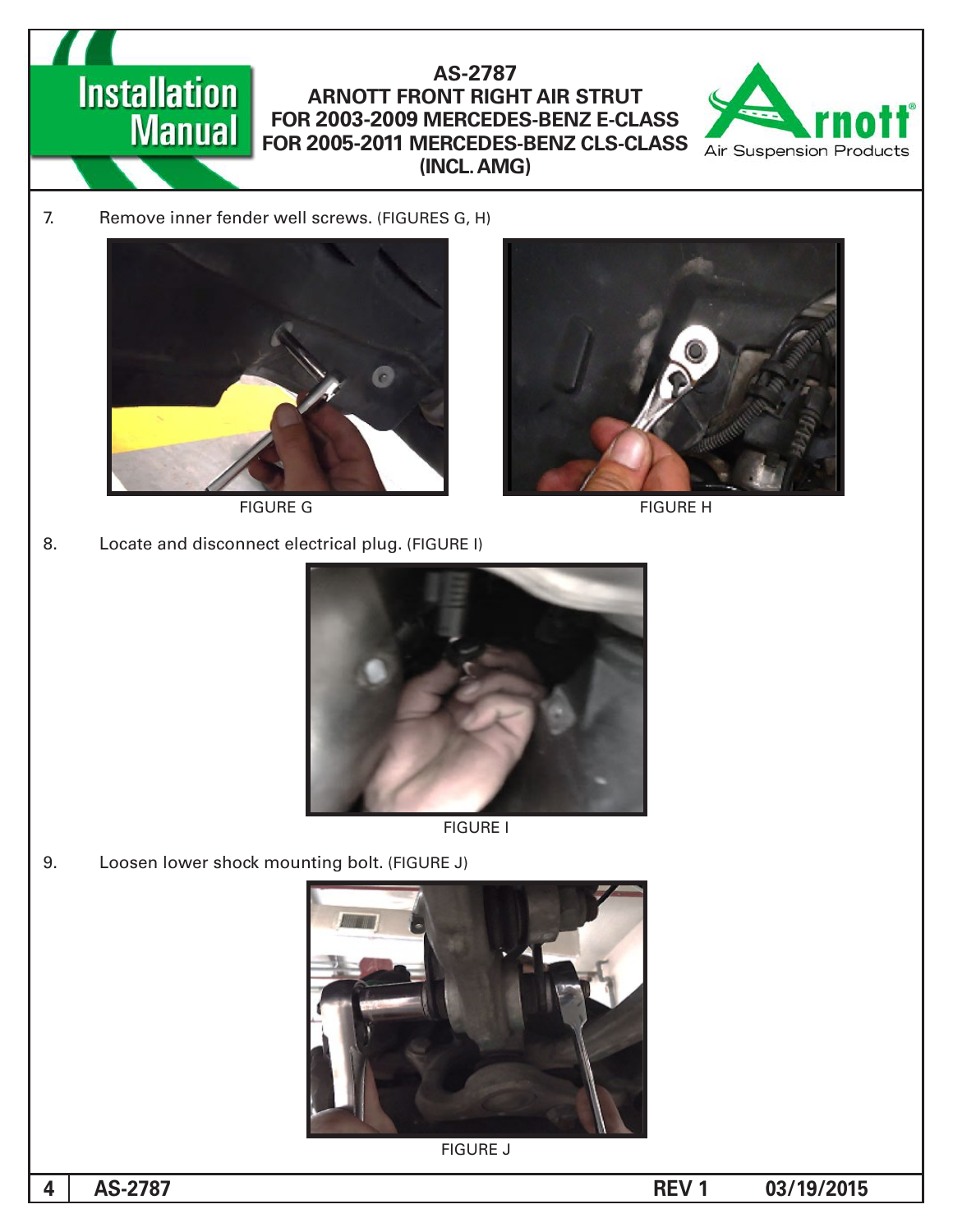

# AS-2787 **ARNOTT FRONT RIGHT AIR STRUT** FOR 2003-2009 MERCEDES-BENZ E-CLASS FOR 2005-2011 MERCEDES-BENZ CLS-CLASS **(INCL. AMG)**



10. Disconnect the air line from the top of the strut. (FIGURE K)



**FIGURE K** 

11. Unplug electrical connector. (FIGURE L)



**FIGURE L** 

**13.2787 13.2787 13.2787 13.2787 13.2787 13.2787**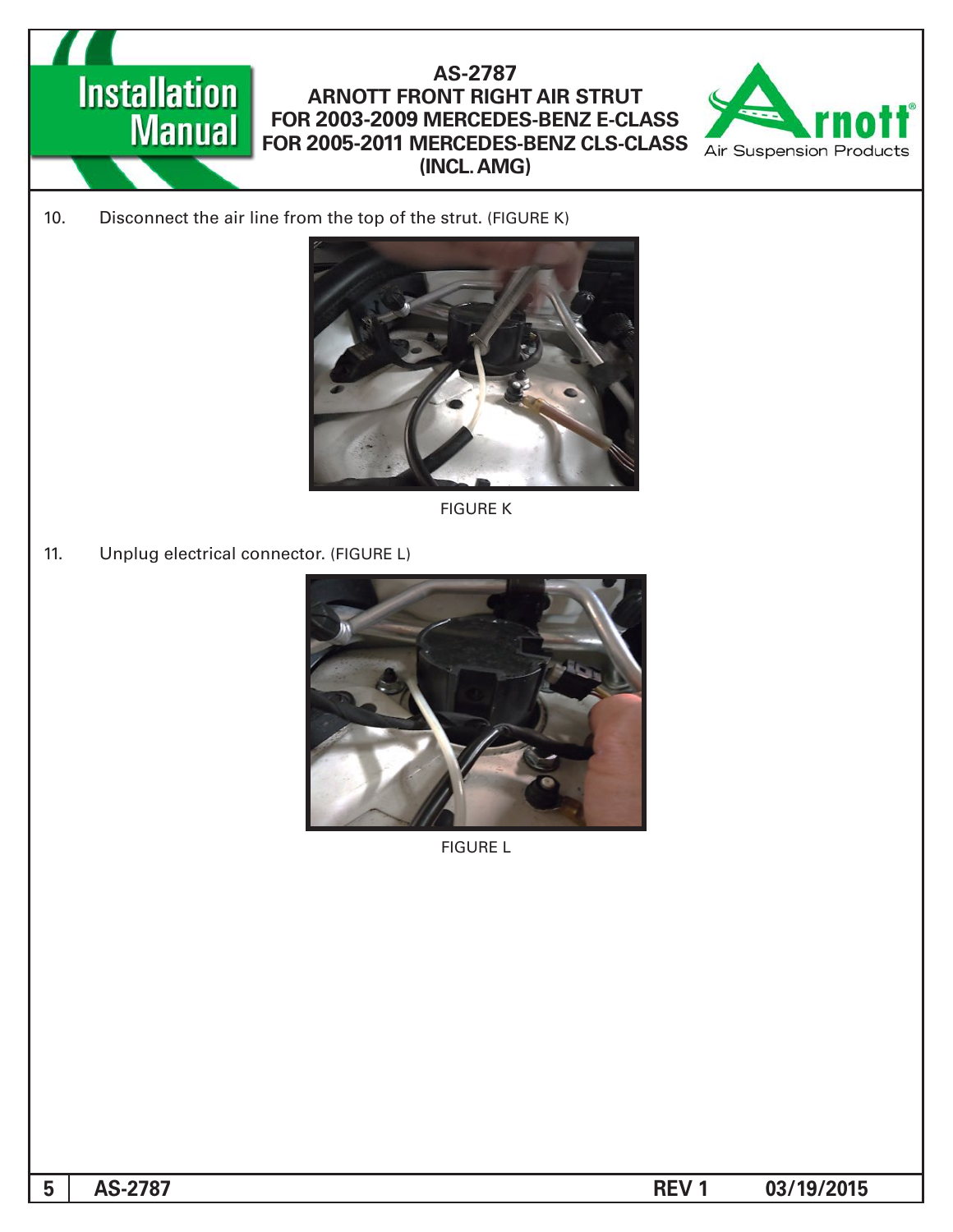



12. Remove three(3) top mounting bolts. (FIGURES M, N, O)



FIGURE M FIGURE M





**FIGURE O** 

13. Remove lower shock mounting bolt. (FIGURES P,  $Q$ )







**6**

**13.2787 13.2787 13.2787 13.2787 13.2787 13.2787**